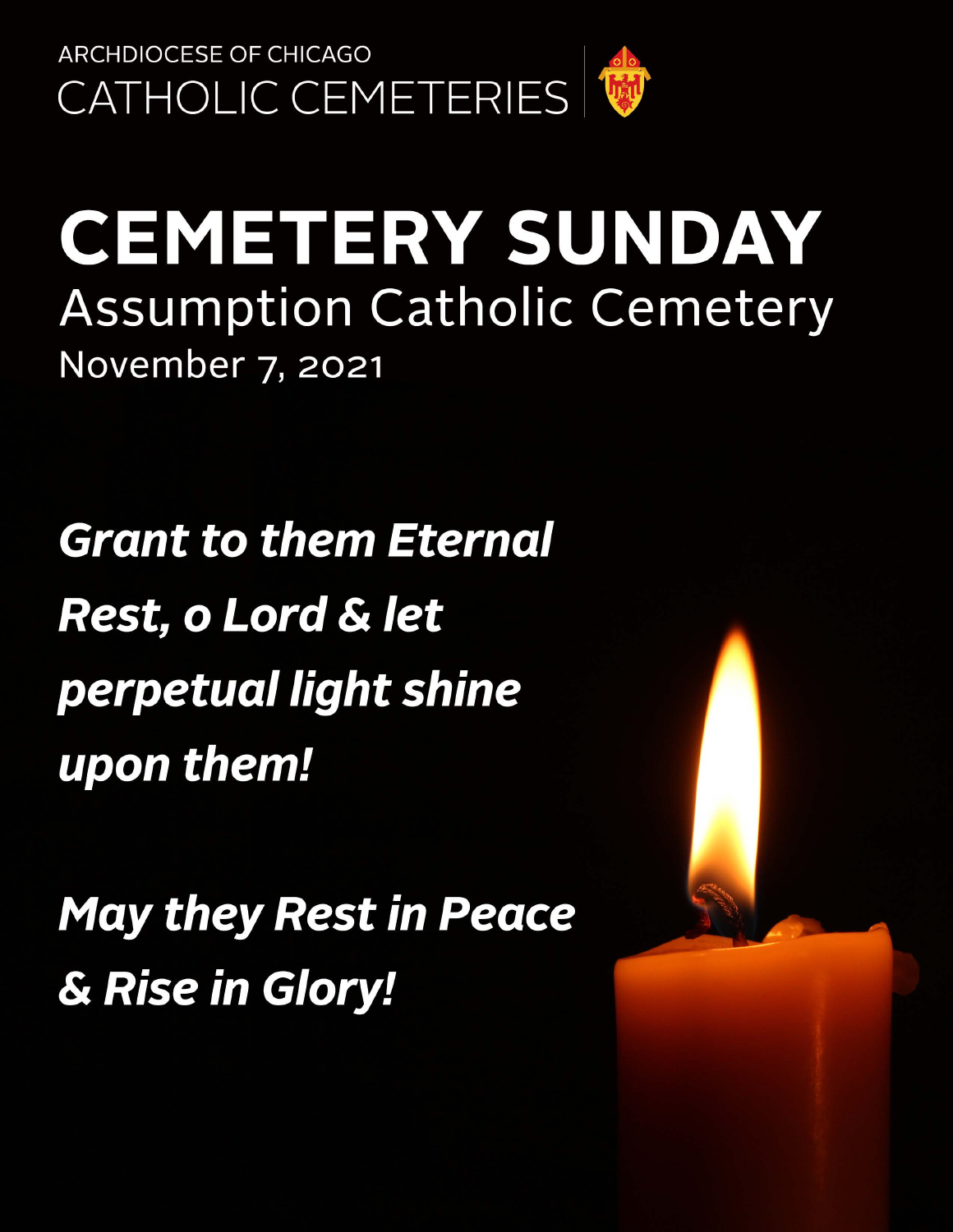O God, glory of the faithful and life of the just, by the Death and Resurrection of whose Son we have been redeemed, look mercifully on your departed servants, that, just as they professed the mystery of the resurrection, so they may merit to receive the joys of eternal happiness.

Through our Lord Jesus Christ, your Son, who lives and reigns with you in the unity of the Holy Spirit, one God, for ever and ever.

Amen.

- Collect of the Mass for the Feast of All Souls

Hear our Prayers for all who have died and are buried in our Catholic Cemeteries, especially those recently interred from October 15, 2020 to October 15, 2021.

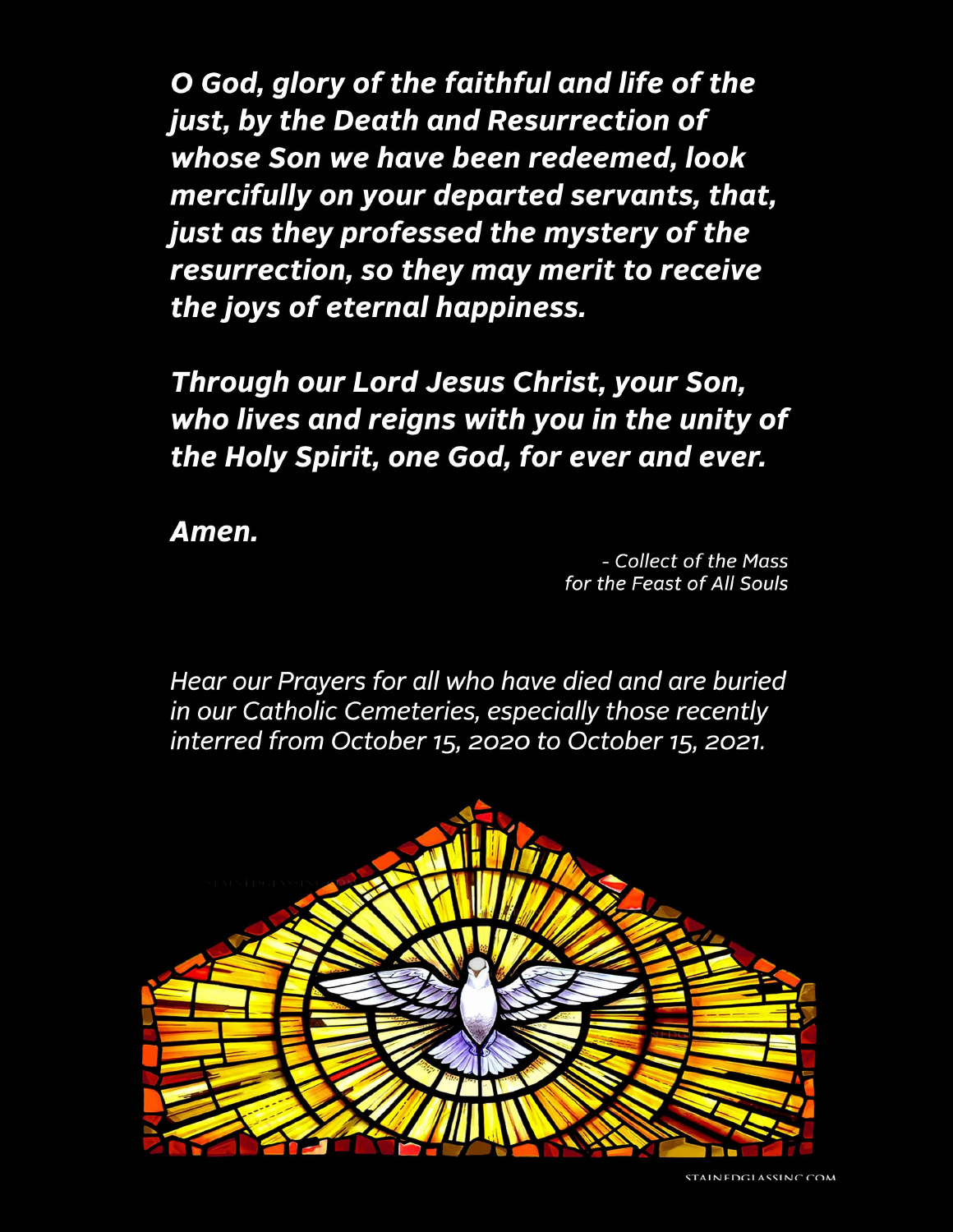† TENA M. ADAMS † MAE FOX AMADIO † ANN B. AMBROSINI † CHARLES H. ANDERSON † EPIMENIO AREBALO † JOSEPH ARISS † FABIAN GIOVANNI AYALA † MARIA CHRISTINA BALDERAS † JUDITH F. BANTZ † EILEEN F. BASHAM † GEORGE J. JR. BEEMSTERBOER † CAROLYN T. BERGIN † NICK A. BIANCONI † JOSEPH W. BIJAK † ALFRED BITZ † FREDERICK P. SR. BLOCK † LEONARD J. BLOOM † JOANNE R. BONER † OLIVE E. BOWEN † JOHN A. BRENNAN † ISAIAH SHAUN BROOKSHAW † THOMAS L. BROSSEAU † JEANNIE H. BUCCINO † CHARLES BULGER † JOSEPHINE R. BURGESS † ANN M. BURKE † JAMES BUZELLI † RICARDO CABELLO † BENJAMIN J. CALACCI † ANTHONY CALDERONE † ARMANDO CANALES † LILLIAN B. CANNON † FEDORA T. CAPRIOTTI † TERESA M. CARBAJAL † LAWRENCE A. CARTA † VANESSA G. CEJA-RAMIREZ † EDWARD CEPELA † ABRAHAM CHAVEZ MONCAYO † MARIE C. CIONI † ROCCO CONSORTI † PETER J. COPPA † RAYMOND CORRADETTI † ABIGAIL J. CRUZ † HEATHER CRUZ † THERESE CZYZ MARCUS

 † RONALD A. ALITTO † FRANK V. AMADOR † BARBARA E. ANDERSON † AURORA ANDRADE † DANIEL M. ARISS † DANIEL C. AVILA † EMMA AZOGAN † DENNIS BANICKI † TIFFANY M. BARRIENTOS † WILLIAM C. BASHAM † RONALD H. BENTLE † BREANA D. BETANCOURT- † CONSTANCE C. BIEDRON † LEONA A. BIRDSELL † WILLIAM A. BLEWITT † SHARON A. BLOCK † SHIRLEY J. BLOOM † CONCHETTA BOVE † CLAUDIA A. BRENNAN † ISAAC TIMOTHY BROOKSHAW † DIANE I. BROSSEAU † BELEN C. BROWN † JACQUELINE BUCH † DIANE BURGESS † ELVIRA BURGIO † MARY ANN BUTTERFIELD † OFELIA A. CABALLERO † JOHN ETHEL CADE † MARY KATHERINE CALACCI † LORETTA CAMELI † MARY ELLYN CANALES † DOLORES CAPRIOTTI † ELENO CARBAJAL † CARL J. CARLSSON † FILOMENA CASTILLO † BARBARA L. CELLINI † DEBORAH G. CHAMBERLAIN † JOHN G. CIACCIO † MARGARET CONSORTI † BRIAN L. COOPER † EMMANUEL CORNEJO † JOAN M. CREEK † GEORGE F. CRUZ † DONALD CULL

† ROBERT DALDEGAN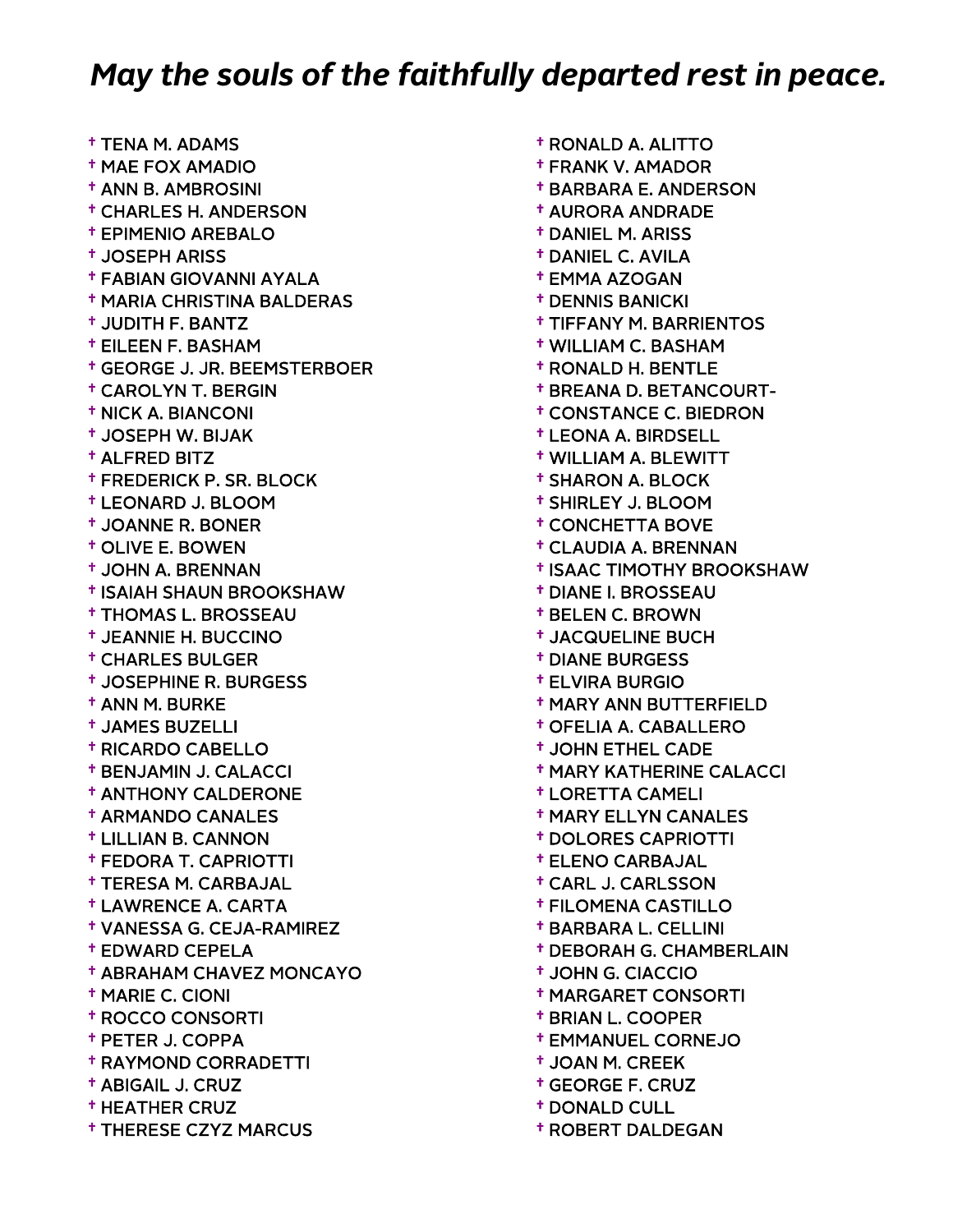† LOUISE M. DAMIANI † JAMES R. DEBIASIO † CLAUDIA E. DELA TORRE † MARIA DELLA ROVERE † PATRICIA J. DENHAM † THOMAS A. DEPASQUALE † SALLY J. DESMARAIS † RUSSELL T. DILBECK † GLENN E. ESCOBEDO † REYNALDO ESTRADA † QUARTEZ DIAMOND JR EVANS † LEO DANTE FAORO † PEGGY SUE FARINA † ALFREDO FERREIRA † RAYMOND D. FLAMINI † MARY LOU FRANCESCONI † BLANCA E. GARCIA † JUANA GARCIA † ALEXIS GARCIA ROSALES † MARY TERESA GARZA † LUCIO GASPARETTI † CONCETTA GIAMMARCO † VINCENZO L. GIANFRANCESCO † JOANNE M. GIANOLI † RAUL GONZALEZ † TIMOTHY A. GREENE † JOHN J. GRIFFIN † FRANCES C. GROSSI † MICHAEL R. GROTHAUS † WILLIAM C. HAASE † JOANNE A. HALEY † KATHLEEN F. HART † ALBERT P. HARTMAN † HAJEE HEARD † JAMES P. HEENAN † JOHN P. HERBERT † GEORGE D. HIGGINS † BARBARA M. HILL † PERRY M. HOFFMAN † BARBARA J. HOLMAN † LAWRENCE E. JAGMIN † EDNA LOUISE JANOTAS † GLENN R. JARRETTE † PETE JIMENEZ † SYLVIA M. JOHNS

 † RYAN DEBERGH † ANTONIO C. DEFIORE † JOSE N. DELA TORRE † FRANK V. DELUCA † GEORGIANNE C. DEPASQUALE † ANDREA DESIDERIO † KATHLEEN R. DEWEY † BRIAN DRISCOLL † MANUEL ESPINOSA † KAREN C. EVANS † ROBERT D. EVANS † MARY L. FAORO † JEFF F. FELICETTI † JOHN M. FEWKES † MARY FLAMMINI † JOAN K. FURLONG † FRANCIS GARCIA † SALVADOR P. GARCIA † JUAN L. GARZA † JEANETTE GARZELLONI † GERALD GERARDI † MARY L. GIANFRANCESCO † LUIGINA GIANNETTA † SHIELA I. GOERNER † MAURY GRACIDA † DOROTHY S. GRIFFIN † NOREEN GROSS-GLEITER † JOEL A. SR. GROSSI † MARIA G. GUTIERREZ † DONALD E. HAKES † JOAN F. HARRIGAN † ALBERT JR. HARTMAN † GEORGE E. HAWLEY † NAINA ROSE HEARD † DOLORES P. HERBERT † GARY HIBBS † RUTH M. HIGGINS † KENNETH E. HOFFMAN † MAURENE HOHL † TONIA M. HOLMES † THELMA R. JANKOWSKI † JOYCE I. JANOWICK † JOSEPH JIMENEZ † VICTORIA JIMENEZ † EDWARD E JOHNSTON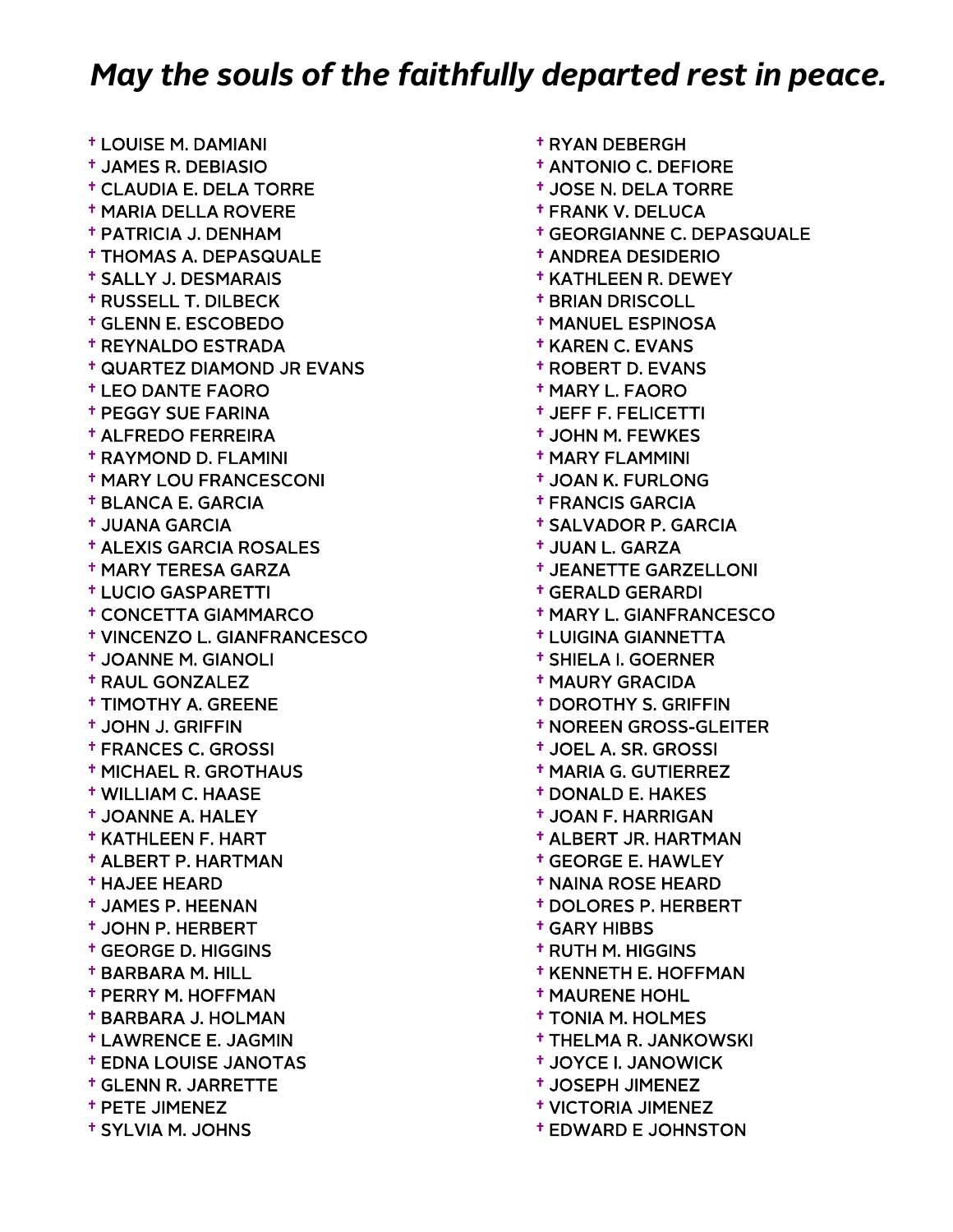† ESTHER E. JOHNSTON † JOANN JONES † DORIS JULIAN † BARBARA J. KALINOWSKI † DONALD N. KAPELLEN † JOANNE L. KARWOWSKI † TOMASITA RODRIGUEZ KETCHAM † PATRICIA R. KISTNER † MILECE T. KRILICH † THEODORE F. KUDLATY † MARY KUZIEL † BEVERLY LAMBROS † DAVID F. LANE † ROBERT G. LEMAY † MARK A. LOLLOCK † CAROL LONG † PATRICIA LONGO † JULIA L. LOPEZ † JEAN F. LUCENTE † CARMELA D. MALITO † CLARA MARCONI † ARTHUR MARTLINK † ANTHONY L. MAURO † KATHRYN M. MCCAFFERTY † CAROL ANN MCCARTHY † ELLEN M. MCDERMOTT † ROBERTA J. MCLAUGHLIN † CHARLENE E. MOLYNEAUX † JOSEPHINE MONTY † JANICE MORRIS † MARY MAGDALENE MORRISE † FRANCISCO J. MUNOZ † IRENE J. NARCISI † ADONIS J. NEGRI † PABLO OCHOA † DOROTHY L. ODONNELL † OGONNIA TRAVIS OKEKE † LEONARD A. OWENS † JOSEPH PANICI JR. † BERNICE M. PAPPALARDO † GRACE M. PENSEL † MATILDE PEREZ † GERALDINE M. PETERS † CARMEN A. PEZZOLI † DARLENE PILOTA

 † GAY A. JONES † KEVIN P. JONES † JOAN A. KAIM † CAROLYN J. KAMPE † GARRY E. KARPAS † F. PATRICK KELLY † WILLIAM R. KISS † GERTRUDE KOZLOWSKI † MILDRED KRUK † BARBARA P. KUNSHEK † JAVIER LAGUNAS LOPEZ † JOLETTA J. LAMPOS † CONSUELO LAPORTE † FLORENCE LETKO † THOMAS D. LOMBAER † JOHN S. LONGO † BERNARDO LOPEZ † DOROTHY L. LOVE † PAUL J. LUKACEK † VIRGINIA A MANAOIS † PIERRE J. MARTHOL † RINALDO J. MAURIZI † ANN MCBRIDE † EVELYN MCCARREN † JAMES W. MCCORKLE † CAROLYN J. MCGEHEE † JEFFREY S. MICHELS † MARIA MONTALVO † DOLORES W. MOORE † TROY L. MORRIS † CUTBERTO MUNOZ † ELIZABETH NANCE † LOUIS NARCISI † W. ADELE NELSON † OLADAPO RILIWAN ODETOYINBO † ROBERT G. OEHMEN † JOSEPH W. OLDAKER † JOSEPH G. PANCAMO † BRUNO J. PANOZZO † ALBERT L. PATTON † RODNEY R. PENSINGER † DONALD F. PETERS † MARION PETRO † CONNIE PIGNOTTI

† LORENA F. PILOTA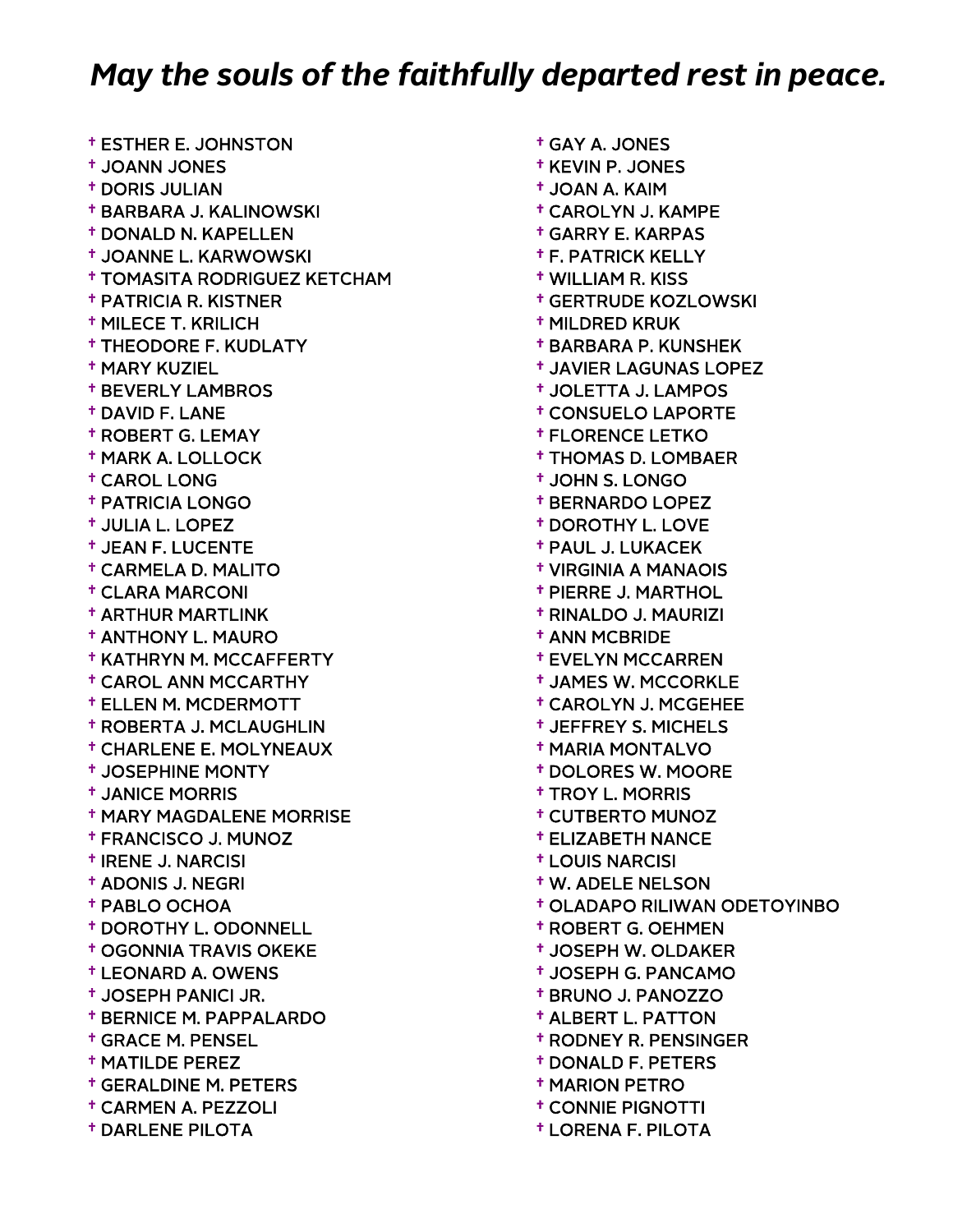† MARY K. PINNER † EVA R. PLANERA † NAOMI M. PUENTE † VICTORIA RAMIREZ † JOAN MARIE REID † EDITH RENZI † CAROL A. RODEKOHR † MARY ROSE RODRIGUEZ † ROSEANNE M. ROGACH † DOUGLAS E. ROPER † EVELYN R. ROSS † MARIA T. ROTONDI † VIOLET M. ROZYCKI † ADOLFO D. SALAS † CARL T. SAMSON † FRANCISCO J. SANCHEZ † ROBERTO SANCHEZ † ANNE S. SARDELLA † MARY ELLEN SCHMAL † JOHN E. SCHULTZ † JOSEPHINE G. SEAMAN † ELVERA B. SEYMOUR † CHARLES W. SHANKS † MARY ANN SIKORSKI † GWEN E. SMALL † MARION L. SMITH † MILDRED SOLDANO † ISABELLA R. SPRATT † MILDRED STAPLETON † MARK A. STEFFENSMEIER † FRANKLIN JR. STEWART † HELEN J. SURJAN † JOSEPHINE TALAMONTI † SANDRA R. TIERI † FRANCISCA TIJERINA † MARY M. TREMAROLI † ANDREA C. URBAN † KARLA VEGA VALENCIA † LILLIAN M. VAUGHN † MODESTA VILLARREAL † JOSE GUADALUPE VILLEGAS † DONALD VISNACK † TERRY L. WARD † MAMIE WATKINS † ROBERT LAWTON JR. WESTFALL

 † ANNA L. PIUNTI-POLIZZI † VINCENTE M. PLOVANIC † JUDITH J. RADZIK † PHYLLIS RANIERI † AVIS O. RENDINA † WILMA H. ROCHE † MARK E. RODEKOHR † GREGORY J. ROESCH † LOTTIE ROGERS † CHARLES ROSE † RAYMOND ARTHUR ROSSETTI † ANNA G. ROY † DOROTHY J. RUPERT † JUANA SALAS † FELIPE SANCHEZ † JOSE SANCHEZ † ROBIN D. SANDERS † OLGA J. SCHIRMER † KARL R. JR. SCHMIDT † MARY E. SCOLERI † LENA R. SEGALA † MARGARET M. SHANE † MARY KAY SHERLOCK † JOSEPH D. SKREZYNA † JOSEPH P. SMITH † MICHAEL A. SMITH † ANTONIA SPAGNOLO † SHIRLEY A. STANLEY † WILLIAM A. STARK † AUSILIA R. STERN † DORIS A. STOVELL † JOSEPH H. SWEET † DENNIS TAVOLETTI † JOAN TIGGELAAR † GREGORY P. TODD † QUINCY K. UKAIGWE † MICHAEL F. VAGNONI † VICTOR E. VASQUEZ † GERALD VENN † JOSE G. VILLEGAS † ANGELINE R. VINCIGUERRA † COLLETTE WALLYN † AZAI AMBRUS WASHINGTON † ROBERT E. WENDT

† PHILLIP W. WHITEHEAD